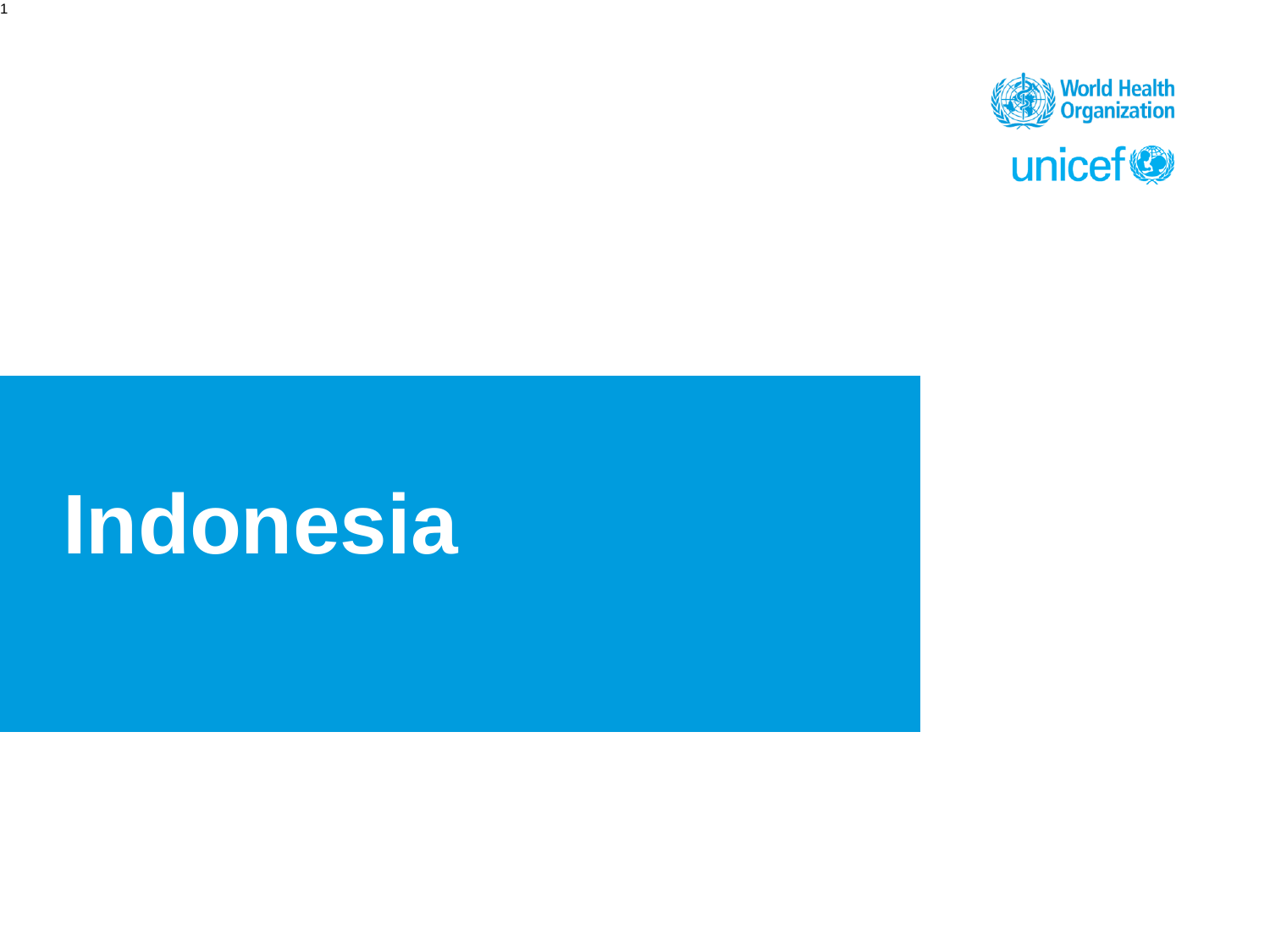## **1. Establish baseline**



**What:** Conduct comprehensive assessments according to the national context and, where appropriate, to quantify: the availability and quality of, and needs for safe water, sanitation and hygiene (WASH) in health care facilities; and infection prevention and control (IPC) using existing regional and global protocols or tools and in collaboration with the global effort to improve WASH in health care.

Does your country have a baseline for WASH in HCF? If yes, what is the status of water, sanitation, health care waste, hygiene and cleaning?

Yes. Indonesia has national Healthcare Facilities Survey (Riset Fasilitas Kesehatan). This survey only monitor the availability of clean water and waste management in PHC and hospitals which goes in parallel with national basic health research survey.

MOH also has developed web-based application on data reporting from HC facilities called ASPAK, an application to monitor the healthcare facilities services including only the availability of WASH in yes or no farmat;, However, basic key points of WASH are not yet included in this application, such as indicator for water source and the distance from HCF (water); type of toilet, closed trash bin for menstruation sanitary, and the availability of water and soap (sanitation); availability of handwashing near the toilet (Hygiene); Currently, MOH is reviewing the ASPAK application including WASH database to be in line with SDGs indicators.

If not, what are the plans for establishing such a baseline?

The baseline will be further strengthened once the ASPEK is adequately having information related to entire WASH.

Have underserved areas been identified? What/where are they and how are they being targeted for improvements?

As mentioned above, the Healthcare Facility Survey data will be helpful in deriving information on unserved areas. Once a detailed mapping of the unserved or partially served areas are identified, targets will be set for improvement

Currently, ASPAK is under review to be in line with the needs of SDGs indicators through its new update.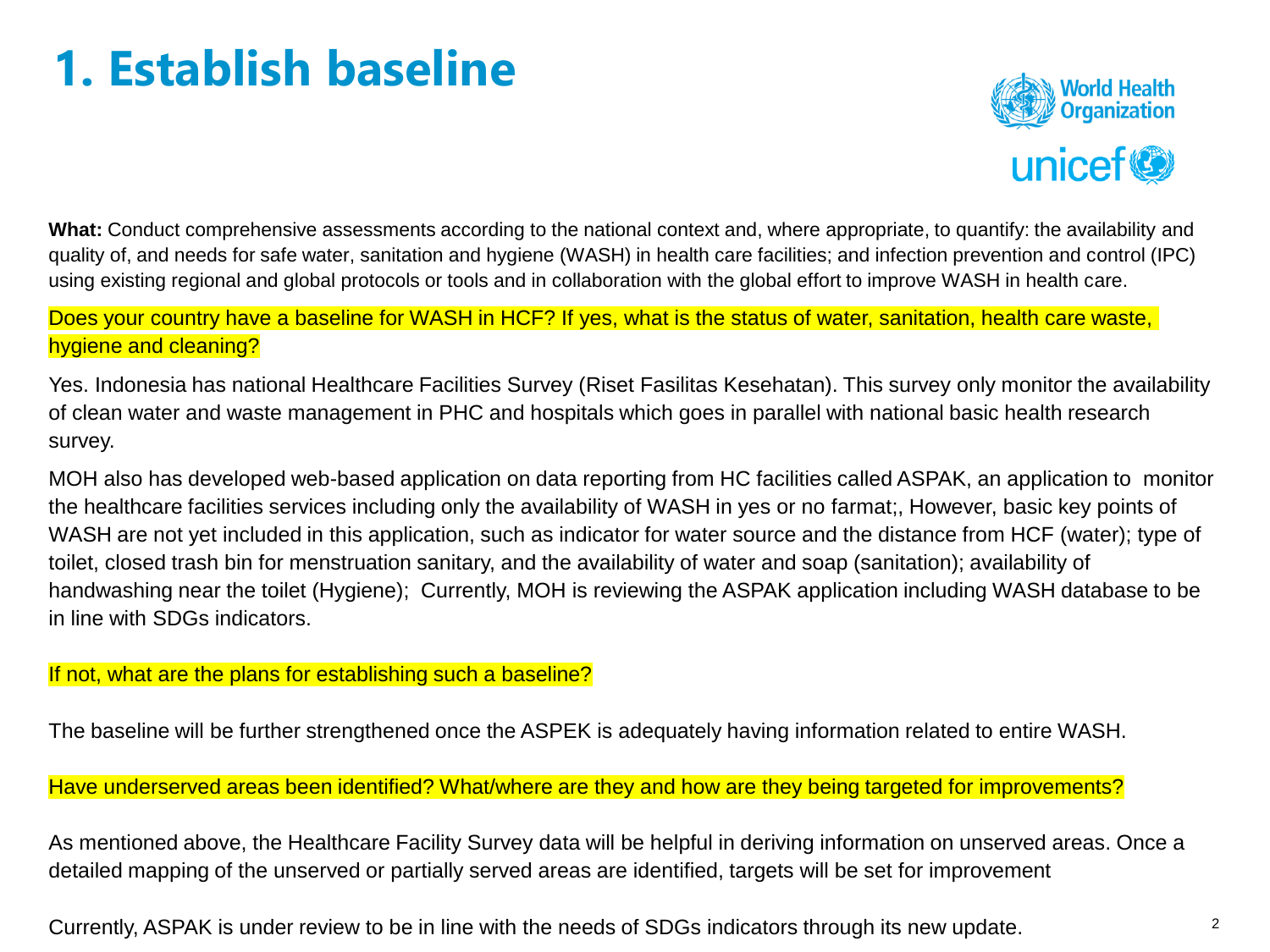### **2. Develop and implement roadmap**



**What:** Develop and implement a road map according to national context so that every health care facility in every setting has, commensurate with its needs: safely managed and reliable water supplies; sufficient, safely managed and accessible toilets or latrines for patients, caregivers and staff of all sexes*,* ages and abilities; appropriate core components of infection prevention and control (IPC) programmes, including good hand hygiene infrastructure and practices; routine, effective cleaning; safe waste management systems, including for excreta and medical waste disposal; and, whenever possible, sustainable and clean energy.

Has your country started the process of developing a national roadmap? If so what are the key elements included and what is the plan to finalize and implement? What specifc targets are included and how do the activities map to SDG efforts, especially those on WASH and health?

Yes. Currently MOH is updating the Roadmap on Drinking Water Quality Surveillance 2020- 2030, and review/update of national standards on drinking water quality. These include and refer to improvement of water quality in HCFs; but focusing on entire WASH will not be included. So the development of national roadmap only for WASH in healthcare facilities is awaited.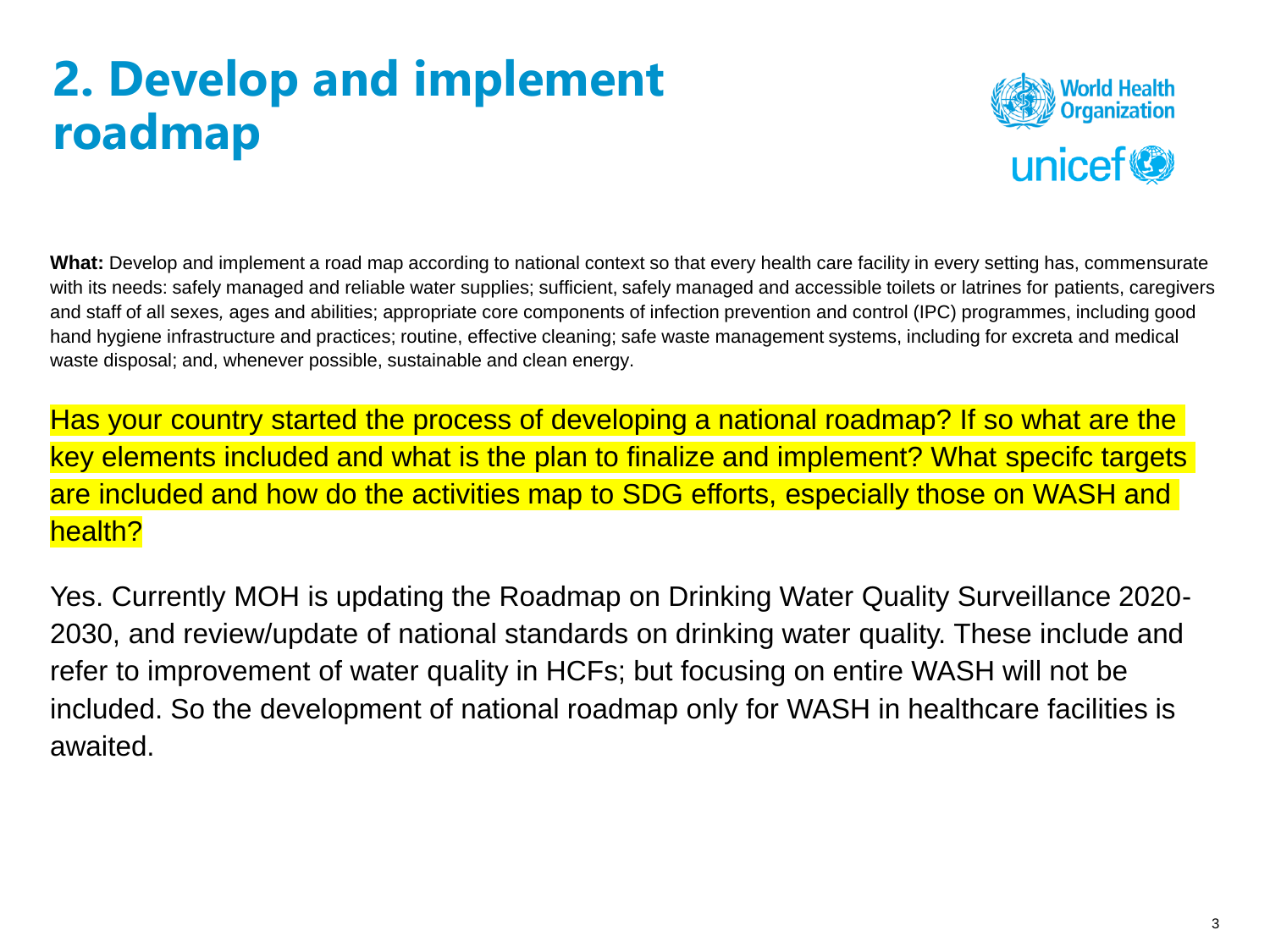#### **3. Establish and implement standards**



**What:** Establish and implement, according to national context, minimum standards for safe water, sanitation and hygiene (WASH) and infection prevention and control (IPC) in all health care settings and build WASH and IPC standards into accreditation and regulation systems; and establish accountability mechanisms to reinforce standards and practice.

Does your country have standards for WASH in health care facilities? What are the key elements in the standards and when were they last updated? Are there any gaps in these standards and if so, what are these gaps and how will they be addressed? Ho are these standards regulated, if at all?

MOH has been issued:

- 1. Regulation No. 13/2015 on Environmental Health in Primary Health Centers which regulates on sanitary inspection on environment aspects or parameters such as Water  $\rightarrow$ monitoring on type and condition of drinking water supply and water for sanitation and hygiene purposes; monitoring on water quality physical parameters; and the owner of the drinking water supply as well as sanitation and hygiene facilities, whether self or a provider outside.
- 2. Regulation No. 7/2019 on Hospital Environmental Health which regulates on complying with standards on water quality in hospital, water for sanitation and hygiene and for specific purposes such as for hemodialysis and laboratory uses.

4 Gaps: No monitoring system as well as verification and validation system/processes in place to evaluate the indicator as mentioned the those regulation; and to address remaining components of WASH.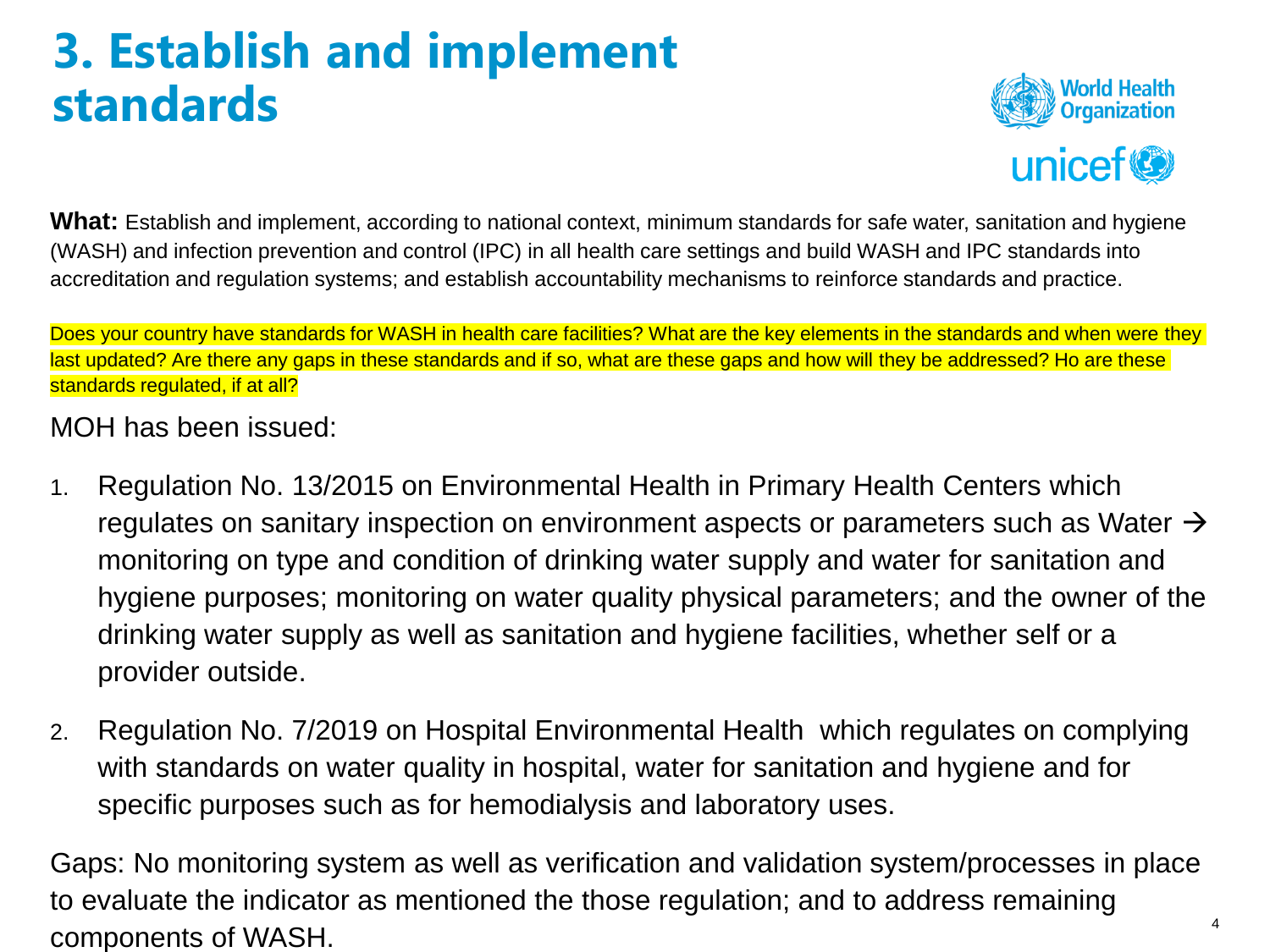#### **4. Set targets and monitor progress**



**What:** Set targets within health policies and integrate indicators for safe water, sanitation and hygiene (WASH) and infection prevention and control (IPC) into national monitoring mechanisms to establish baselines, track progress and track health system performance on a regular basis.

What are the targets for WASH in HCF? Are high risk settings prioritized (e.g. maternity wards)? What is the process for accessing progress towards achieving these targets? How is progress incentivized?

The target: all HCFs should provide standardized water as regulated by the regulations as mentioned above; it is a target that water quality monitoring reporting tobe made twice a year; for 24/7 water supply. Other components of WASH are not yet included apart from informing on presence and absence of toilets and handwashing facilitiy.

No monitoring system to assess the progress on WASF facilities and services available.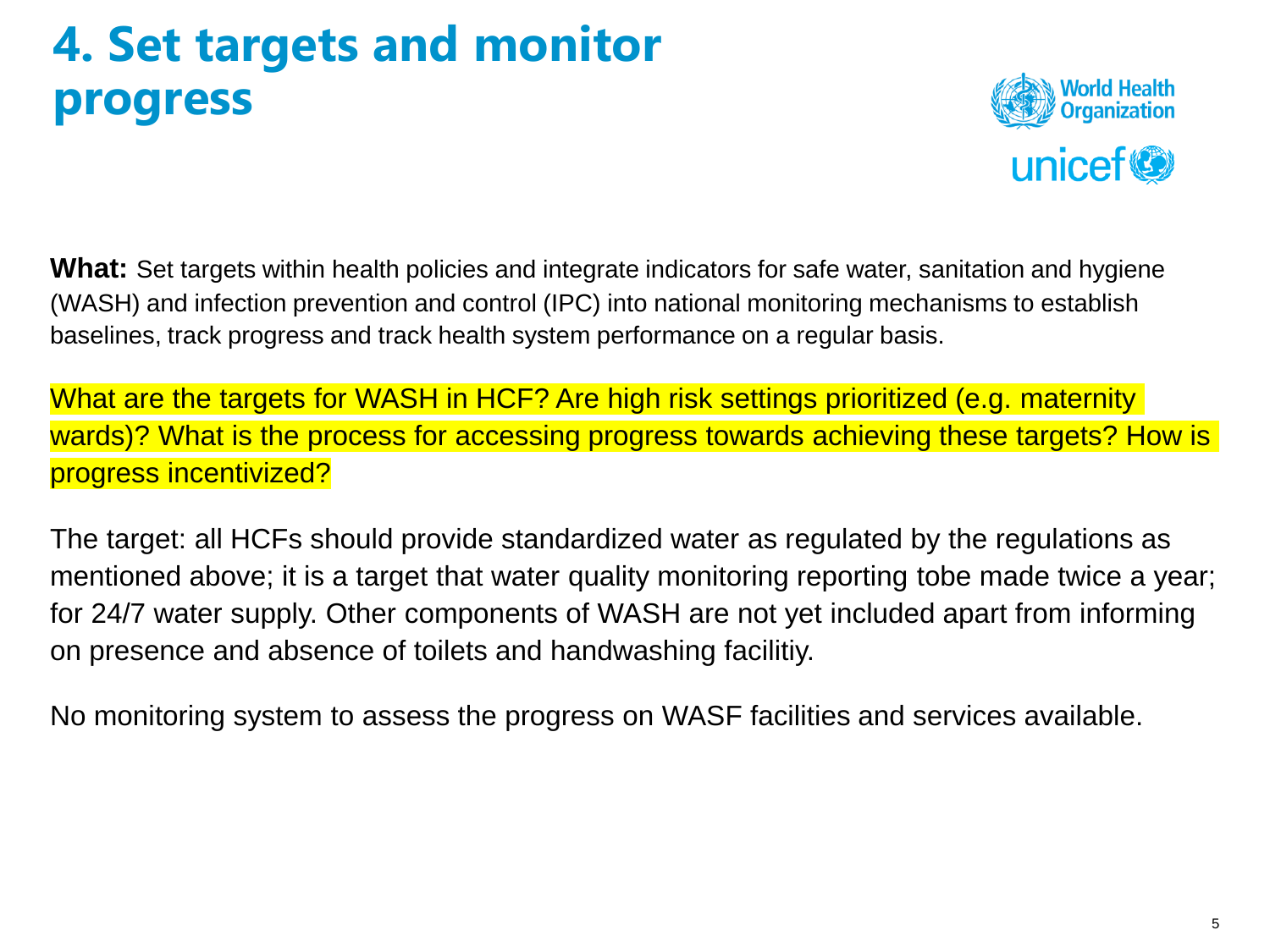## **5. Integrate WASH into health programming**



**What:** Integrate safe water, sanitation and hygiene (WASH) into health programming, including into nutrition and maternal, child and newborn health within the context of safe, quality and integrated people-centred health services, effective universal health coverage, infection prevention and control (IPC) and antimicrobial resistance.

What are the key opportunities in specific national health programmes for WASH in health care facilities? In what ways has WASH in health care facilities been included (e.g. in training, in monitoring, etc)? What further integration needs to happen and what is the plan for doing so?

- 1. Through the Directorate of Referral Hospital, MOH; it will develop IPC guideline for AMR and WASH.
- 2. Through the Directorate of Family Health MOH; there is scope to integrate nutrition counselling, maternal and child health counselling linking to WASH
- 3. Through the Directorate of Communicable Diseases MOH; there is scope to intergrade disease prevention and control counselling on vectors including those for NTDs
- 4. Ongoing training on competency building in PHCs with focus to adequate WASH
- 5. Integrate WASH FIT parameters as indicators to report WASH into ASPAK; including counselling on strengthening implementation of community led total sanitation (STBM)
- 6. MOH ongoing process of hospital accreditation and promotion of WASH in healthcare facilities including PHCs.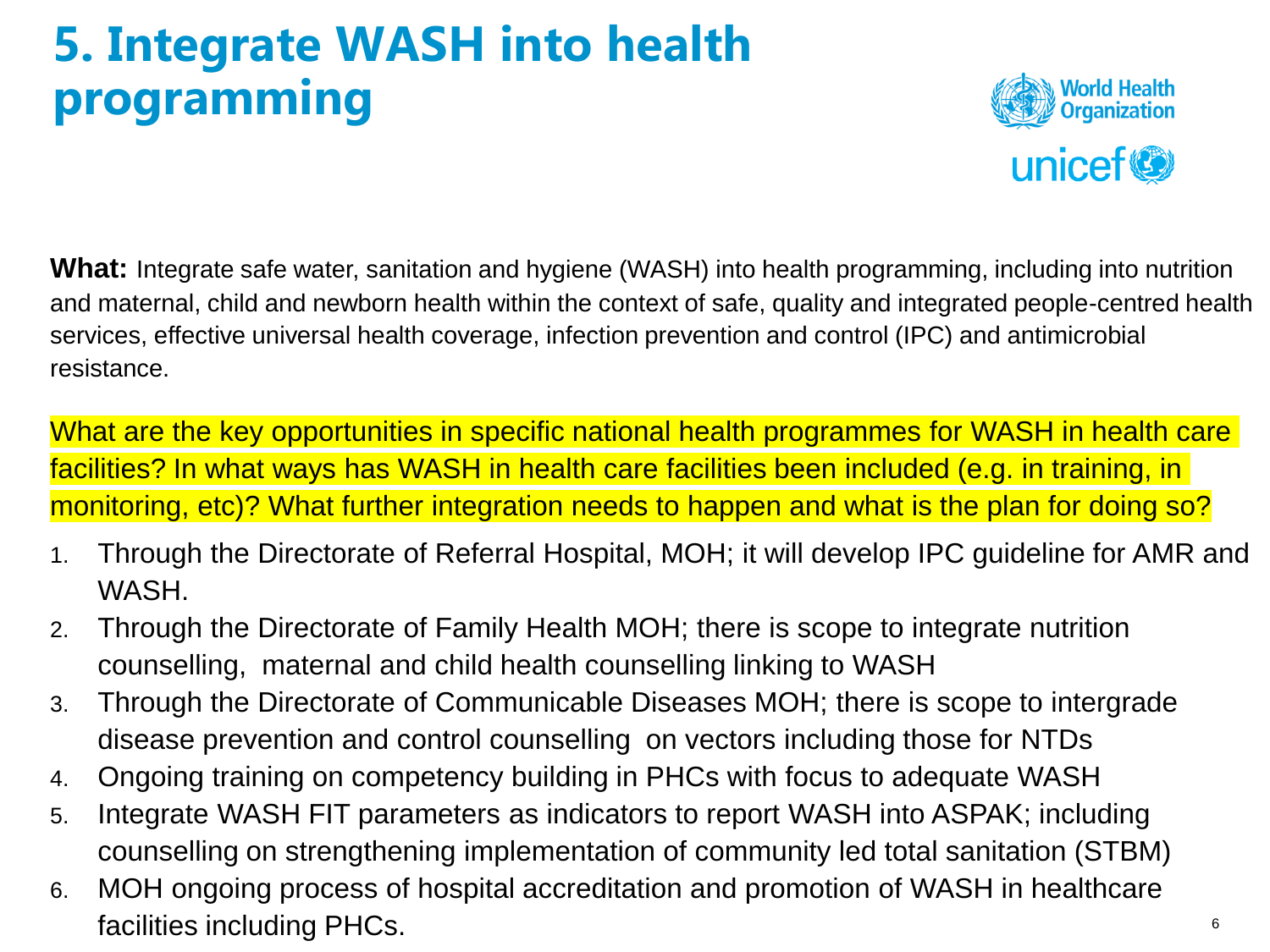# **6. Allocate regular funding**



**What:** Have procedures and funding in place to operate and maintain safe water, sanitation and hygiene (WASH) and infection prevention and control (IPC) services in health facilities, and to make continuous upgrades and improvements based on needs so that infrastructure continues to operate and resources are made available to help facilities access other sources of safe water in the event of failures in the normal water supply, so that environmental and other impacts are minimized and in order to maintain hygiene practices.

Have capital and operation and maintenance expenditures for WASH in health care facilities been costed? Is there a budget line within Ministry of Health? Is so, what is it, and what is the gap? What plans are in place to fill in, any gaps around costs and financing?

- No other fund for WASH operation and maintenance from MOH apart from there is a DAK (Government Special Allocation Fund) to fund to WASH including procurement/purchasing
- National Health Insurance funds and local budget allocation can be proposed for WASH better operation and maintenance.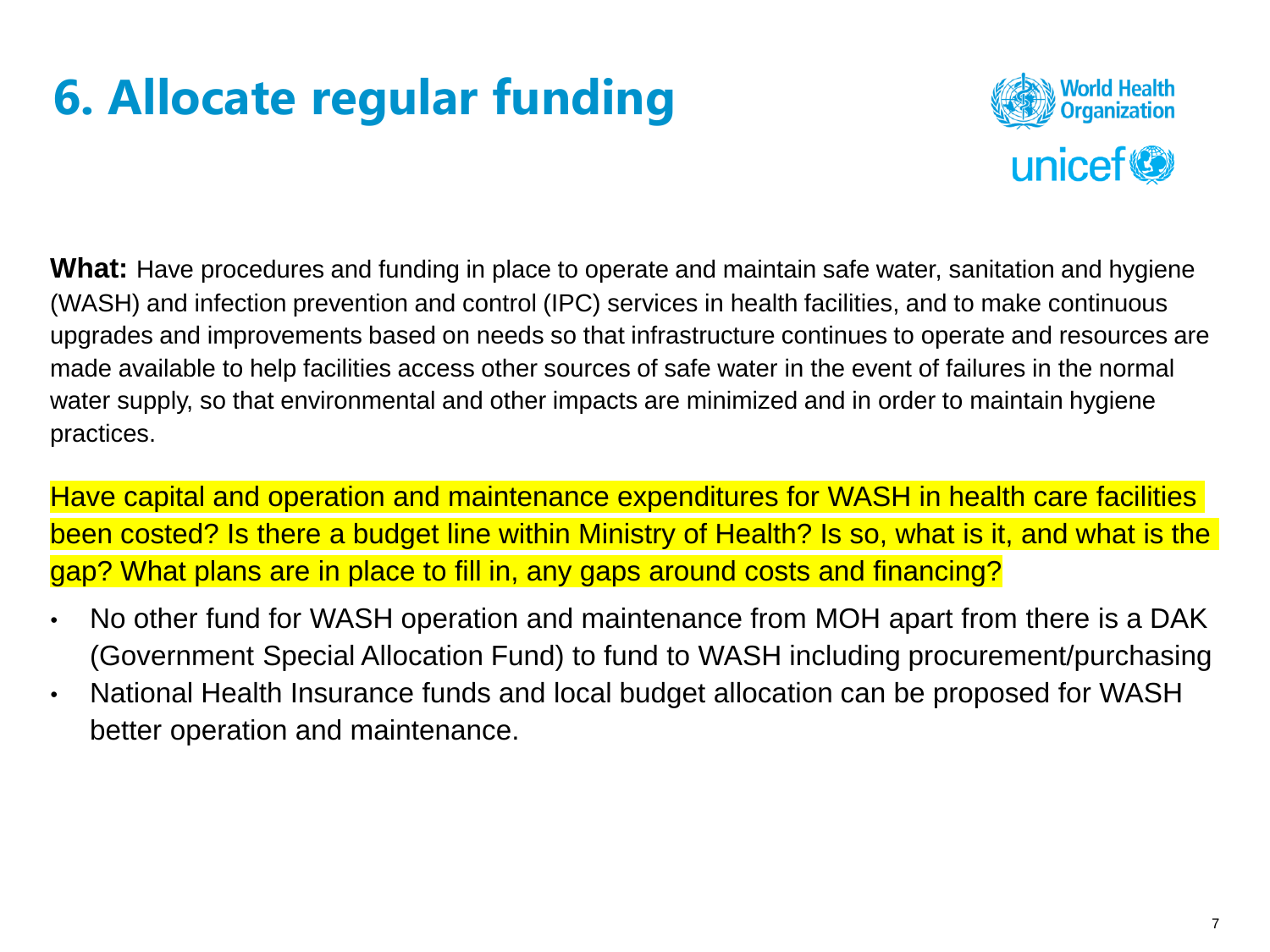#### **7. Establish a multisectoral coordination mechanism**



**What: Establish strong multisectoral coordination mechanisms with the active involvement of all relevant ministries, particularly those responsible for health, finance, water, and energy; to align and strengthen collaborative efforts and ensure adequate financing to support the delivery of all aspects of safe water, sanitation and hygiene (WASH) and infection prevention and control (IPC) across the health system.**

Is there a national multisectoral committee that coordinates, advocates and plans for efforts on WASH in health care facilities? If so, what are the key responsibilities and what has been accomplished to date? How can such a committee be strengthened?

**Yes, it is mainly through national and sub-national working group for improved WASH (namely POKJA AMPL), Association of Water Utility Operators (PDAMs).**